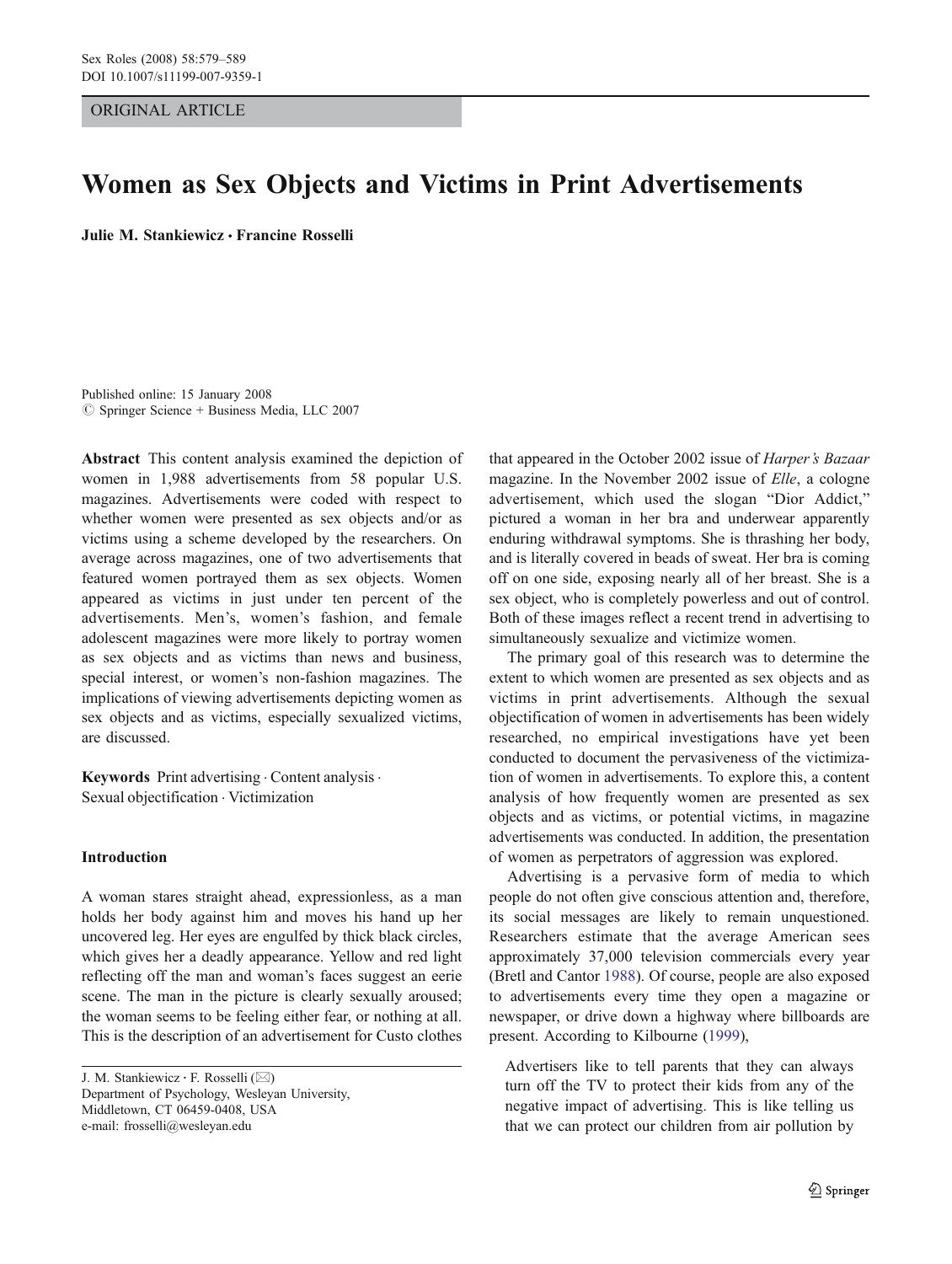making sure they never breathe. Advertising is our environment. We swim in it as fish swim in water. We cannot escape it...advertising's messages are inside our intimate relationships, our homes, our hearts, our heads (pp. 57–58).

Advertisements provide a gauge for what is desirable and what is normal. In Goffman's (1974, 1979) terms, advertising serves to define, or frame, reality. For these reasons, the social impact of advertising cannot be overstated.

Research has shown that violence against women is a serious public health and human rights concern (World Health Organization 2000) and that the simultaneous presentation of women as sex objects and victims in various forms of media increases acceptance of violence against women (Malamuth et al. 2000). The American Psychological Association Task Force on the Sexualization of Girls (2007) reported that the sexualization of women and girls is related to numerous societal problems, and that increased awareness of sexual imagery and its consequences is important for improving the physical and emotional welfare of women and girls. In light of this, it seems imperative that portrayals of women in advertising receive further empirical study.

#### Violence Against Women

According to the WHO (2000), large-scale studies conducted worldwide show that between 10 and 50% of women attest to having been physically assaulted by an intimate partner. In 1998, interpersonal violence was among the top 10 causes of death for women between the ages of 15 and 44. Nationally representative studies confirm that reducing violence against women, and reducing sexual violence in particular, should be regarded as one of the nation's foremost social priorities. Eighteen percent of the 8,000 women who participated in the National Violence Against Women Survey between November of 1995 and May of 1996 reported having experienced a completed or attempted rape during their lifetime (Tjaden and Thoennes 1998). These researchers estimated that 876,000 rapes and 5.9 million physical assaults are committed against women in the U.S. each year, and concluded that, "Given the pervasiveness of rape and physical assault among American women, it is imperative that violence against women be treated as a major criminal justice and public health concern" (p. 11).

Fisher et al. (2000) echoed similar statements. In a telephone survey conducted with a nationally representative sample of nearly 4,500 female college students, they found that 2.8% of the participants had been the victim of a completed or attempted rape within the 7 months prior to

the study. If the results are projected over a 5 year college career, the data indicate that 20 to 25% of women may experience a completed or attempted rape while in college. The researchers emphasized the alarming frequency of rape and sexual coercion, especially considering that the data describe only a 7 month period. In addition, more minor forms of sexual victimization, such as sexist remarks and catcalls, were reported by approximately 50% of the respondents, suggesting that these are rather usual experiences among college women.

Research conducted with men similarly shows that rape and sexual coercion against women are widespread problems. Malamuth (1981) reviewed numerous studies in which men (mostly college students) have been asked to rate the likelihood that they would rape a woman if they could be assured of not being caught and punished, and found that across various conditions (e.g., after reading a pornographic depiction of rape, after viewing an interview with a rape victim, or after having no prior "exposure" treatment") an average of approximately 35% of the men reported some likelihood of raping a woman. Consistent with Malamuth's review are the results of a more recent study. Osland et al. (1996) surveyed a group of 159 college men with the Likelihood to Rape Index, and found that 34% reported some likelihood to rape or force sex on a woman.

#### The Trivialization of Violence Against Women

Considering the percentage of men who admit willingness to rape, the number of rapes reported by women may at first seem relatively low. Fisher et al. (2000) found that less than five percent of completed and attempted rapes experienced by the college women they surveyed had been reported to authorities. Women's reasons for not reporting rape and sexual assault reflect their perception that such crimes are trivialized in American culture. The most common reason cited by rape victims for not informing law enforcement officials that they had been raped was the fear that the occurrence was not serious or harmful enough. Other reasons victims gave for not disclosing rape to authorities included uncertainty that a crime was committed, fear that the police would not treat the incident as a serious offense, and fear that the police would treat them with hostility.

These fears do not seem ungrounded in light of Burt's (1980) landmark study, in which she showed that there is a prevailing tendency to excuse male perpetrators of sexual violence, thus trivializing their crimes, and to shift responsibility to the victims. Burt's interviews, conducted with a random sample of 598 men and women, revealed that rape myths, which she defined as "prejudicial, stereotyped, or false beliefs about rape, rape victims, and rapists—in creating a climate hostile to rape victims," are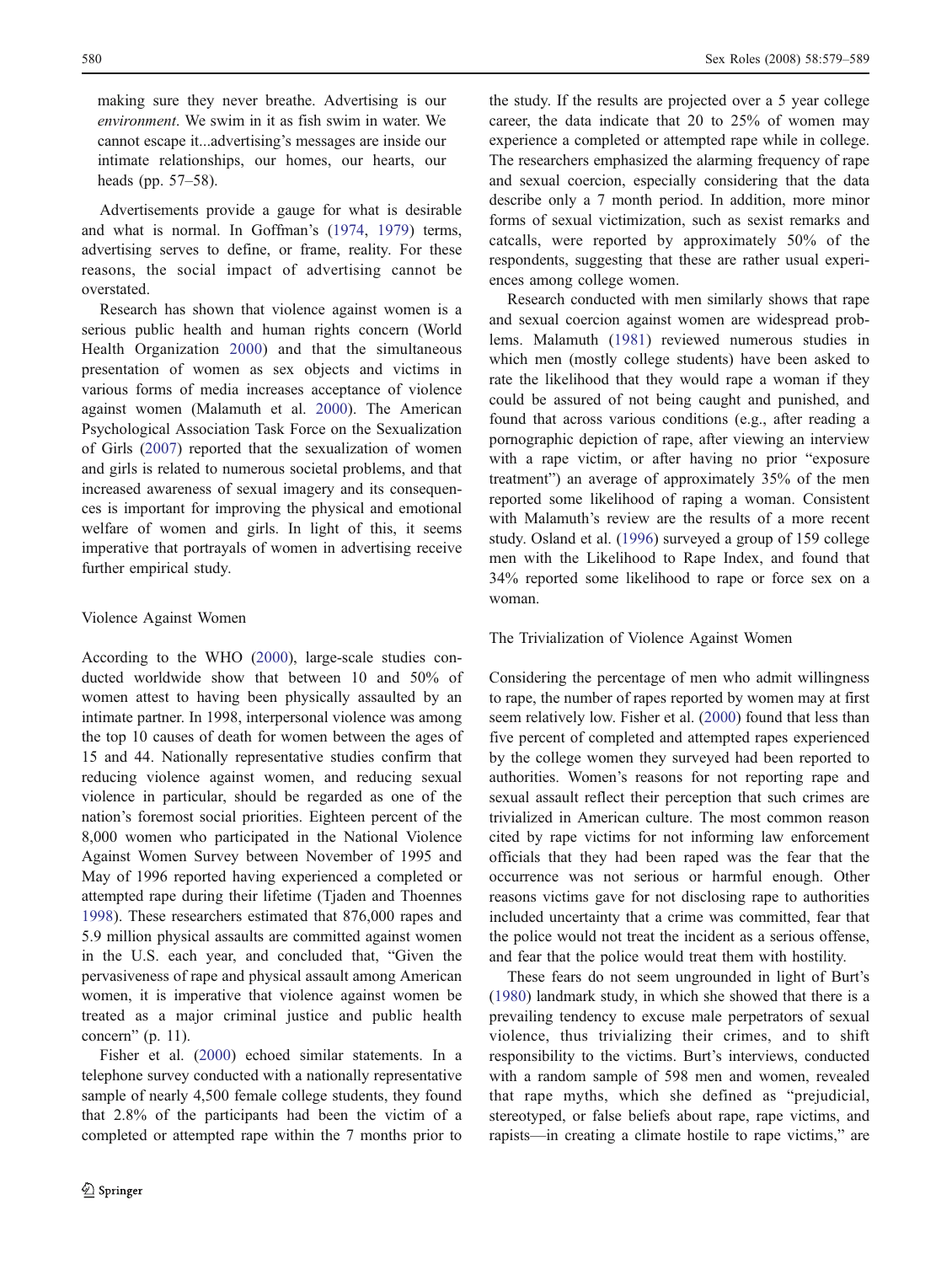widely held by Americans (p. 217). More than 50% of Burt's participants agreed that "In the majority of rapes, the victim was promiscuous or had a bad reputation" (p. 229). Approximately one-half of her participants also agreed that a woman who goes home with a man on a first date is indicating her willingness to have sex with him, and that one-half of the time when a woman reports that she has been raped, she is simply lying in order to avoid blame for an illegitimate pregnancy or to seek revenge on a man.

The tendency to trivialize sexual violence within our culture is also evident in the responses of the legal system toward rape. In 1993, the United States Senate Judiciary Committee issued a report that concluded that the national justice system had not been fulfilling its obligation to defend rape victims and prosecute rapists. In that report, Senator Joseph Biden, Jr. wrote, "The disparity in how our system prosecutes rape, in contrast to other violent crime, mirrors the disparity in our society's attitudes toward these acts" (Cordes 1993, p. 86). The study showed that approximately 25% of convicted rapists never go to prison and that rape prosecutions are significantly more likely to be dismissed than are murder and robbery prosecutions. In response to this report, the Violence Against Women Act (VAWA) was passed by Congress in 1994 to ensure that perpetrators of violence against women are held accountable for their crimes (National Organization for Women 2004). The VAWA was reauthorized in 2005 with additional programs intended to reduce sexual violence against young women and girls, who are at greatest risk of experiencing sexual victimization (Young Women's Christian Association 2006).

The Sexual Objectification and Victimization of Women in Media

Many factors may be invoked to explain aggression against women and the trivialization of sexual violence in American culture. One factor that may contribute to the trivialization of sexual violence that has received much empirical support is media imagery that presents women as both sex objects and as victims. The sexual victimization of women in pornography, non-pornographic films, and in music videos has been shown to increase attitudes supportive of sexual violence (e.g., Kalof 1999; Malamuth and Check 1981; Ohbuchi et al. 1994). Although the effects of sexual violence in advertising have not yet been studied, there is evidence that exposure to sexually objectifying advertisements produces anti-woman attitudes (Lanis and Covell 1995; MacKay and Covell 1997). "At the very least, [such imagery in] advertising helps to create a climate in which certain attitudes and values flourish, such as the attitude that women are valuable only as objects of men's desire, that real men are always sexually aggressive, that

violence is erotic, and that women who are the victims of sexual assault 'asked for it'" (Kilbourne 1999, pp. 290–91).

The depiction of women as sex objects who are also victims of aggression inculcates the idea that submission is a desirable trait in a woman. Such images speak directly to the hostility toward women that exists within American culture. The United Nations Commission on the Status of Women (1996) reported a tremendous increase in the representation of violence against women, particularly sexual violence, in the media. For example, televised pornography increased 10-fold in Europe between the mid 1980s and 1996 and the pornography market in Europe has "established links to forced prostitution and traffic in women, which is also increasing at an alarming rate" (p. 9). Wolf (1991) argued that since the 1970s, beauty images have increasingly incorporated violence against women as explicit examples of female subordination. During the mid 1970s, "the punk rock scene began to glorify S and M....Fashion models adopted from violent pornography the furious pouting glare of the violated woman" (p. 136). Such imagery "played out anxieties from the sex war, reproducing the power inequality that recent social changes had questioned: male dominance, female submission" (p. 137).

The Sexual Objectification and Victimization of Women in Print Advertising

According to Kilbourne (1999), the sexual victimization of women that was once limited to pornography, has found expression not only in films and television shows, but in advertising as well. The body positions, facial expressions, and sexual power relationships between men and women that occur in advertising have often been adopted from violent pornography. To support her contention that men's dominance and women's subordination are eroticized in popular culture, Kilbourne provides examples of specific advertisements in which women are portrayed as physically and emotionally vulnerable, and in which men are unambiguously portrayed as overpowering women.

Given the documented rise of violent sexual imagery in pornography during recent years (Wolf 1991), as well as the link between such imagery and the trivialization of violence against women, sexual violence in advertising is a topic worthy of investigation. Although Kilbourne (1999) proposed that the sexual victimization of women is glamorized in advertisements, there is an absence of empirical research that tests this claim. In contrast, interest in women's sexual objectification in advertising has received ample attention.

Since the late 1970's, numerous researchers have concluded that advertisements portray women as having less social power than men (e.g., Goffman 1979; Kang 1997; Umiker-Sebeok 1996). However, the specific ways in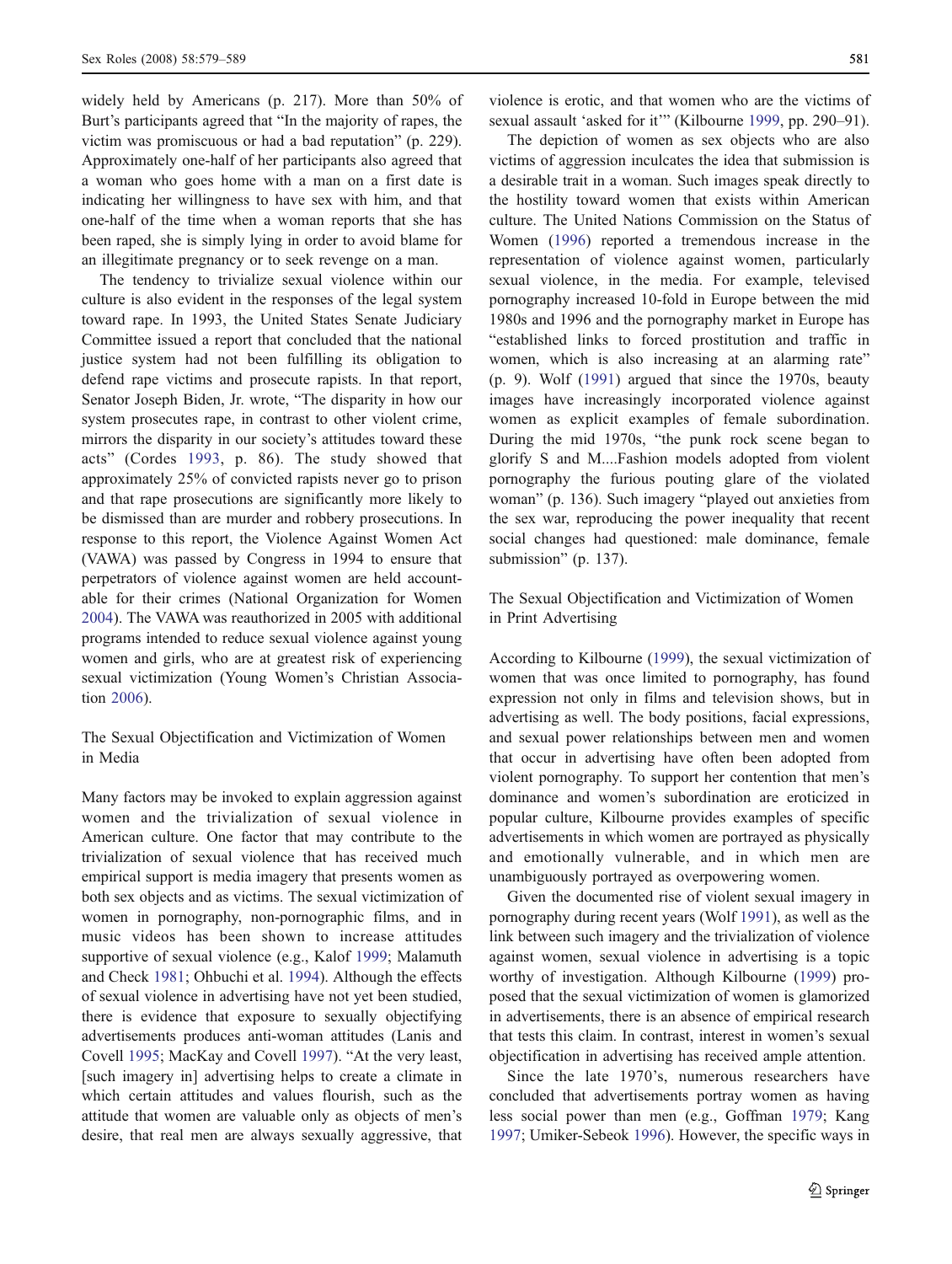which women are presented as less powerful than men have changed over time (Lindner 2004). In recent decades, advertisements have reflected women's expanding roles in the professional world and have more frequently portrayed women as influential in business settings. However, as this shift occurred, there has been a significant increase in the percentage of images that present women as less sexually powerful than men and as objects of men's desire. For example, in their comparison of magazine advertisements from 1983 to those from 1958 and 1970, Sullivan and O'Connor (1988) found a 60% increase in images that portrayed women in decorative and sexualized roles. Kang also found a significant increase in the percentage of magazine advertisements between 1979 and 1991 that displayed women's bodies through nudity and bodyrevealing clothes. Plous and Neptune (1997) directly compared the body exposure of the men and women featured in print advertisements and found that exposure of women's bodies occurred approximately four times as often as exposure of men's bodies. More recently, Millard and Grant (2006) reported that approximately 30% of advertisements in three popular U.S. women's fashion magazines featured nude or scantily-clad women, and Lindner reported that more than half of advertisements in a popular U.S. women's magazine portrayed women as objects.

#### Summary and Hypotheses

The primary objective of the present study was to examine the depiction of women in print advertising along three dimensions: (1) the extent to which women are portrayed as sex objects, (2) the extent to which women are portrayed as victims, and (3) the simultaneous presentation of women as sex objects and victims. As a secondary aim, we also examined the extent to which women were portrayed as aggressors, either sexualized or not sexualized. Finally, this research investigated whether the presentation of women as sex objects, victims, or aggressors, varied by magazine type.

It was hypothesized that women would be depicted as sex objects in approximately one-half of the advertisements that featured women. The particular way in which objectification is defined, and thus the resulting rates at which women are portrayed as objects, varies by study. The objectification of women in advertisements also varies by magazine type. For example, Lindner (2004) found that 59.2% of the advertisements from a women's fashion magazine presented women as sex objects, but only 8.2% of the advertisements from a general interest magazine did so. Krassas et al. (2001) reported that 48.8% of the pictures in a women's magazine, and 70.9% of the pictures in a men's magazine, presented women as sex objects. Baker

(2005) also reported that sexualized women were more likely to appear as purely decorative objects in men's magazines compared to women's magazines. Because our sample comprised a wide range of magazine types, including men's and women's magazines as well as special interest and news magazines, it was expected that the average rate of objectification in this study would be approximately 50%—less than the high rates found in men's magazines, but higher than the low rates reported for general interest magazines. Looking only at the average rate of objectification across magazines can be misleading, however, as previous research clearly demonstrates that the extent to which women are portrayed as sex objects varies by magazine type. Such differences were expected to be replicated in the present study.

Because much of the editorial content within men's magazines is explicitly sexual (Krassas et al. 2003; Taylor 2005), it was expected that women would be portrayed more often as sex objects in men's magazines than in other magazine types. Such differences have been demonstrated by Baker (2005) and Krassas et al. (2001) as noted above. Because much of the content of women's and adolescent girls' magazines is related to fashion, beauty, and the development of sexual skills intended to please men (Farvid and Braun 2006), it was also expected that women's and adolescent girls' magazines would present women as sex objects more frequently than magazines that concentrate on broader social issues (e.g., Newsweek), entertainment (e.g., Entertainment Weekly) or special interests (e.g., Parents). Such a finding would be consistent with, and also extend, Lindner's (2004) comparison of images of objectification in a women's fashion magazine with those found in a general interest magazine.

Kilbourne (1999) provided several examples of magazine advertisements in which women are victimized, thus it is clear that such images do exist. Unfortunately, no prior empirical studies have attempted to document the extent to which women are presented as victims, either sexualized or non-sexualized, in print advertising. Therefore, it would have been presumptuous to make specific predictions concerning the prevalence of such images. However, it was hypothesized that women would appear as victims less often than as sex objects. Because many other types of media that portray women as victims, such as pornographic films, are clearly marketed to men more than women, we also expected that images of victimized women, particularly sexually victimized women, would be most likely to appear in men's magazines.

With respect to the presentation of women as perpetrators of aggression, a lack of prior empirical research also precludes any specific predictions concerning the prevalence of these images. Previous research does clearly demonstrate a tendency for women to be portrayed as less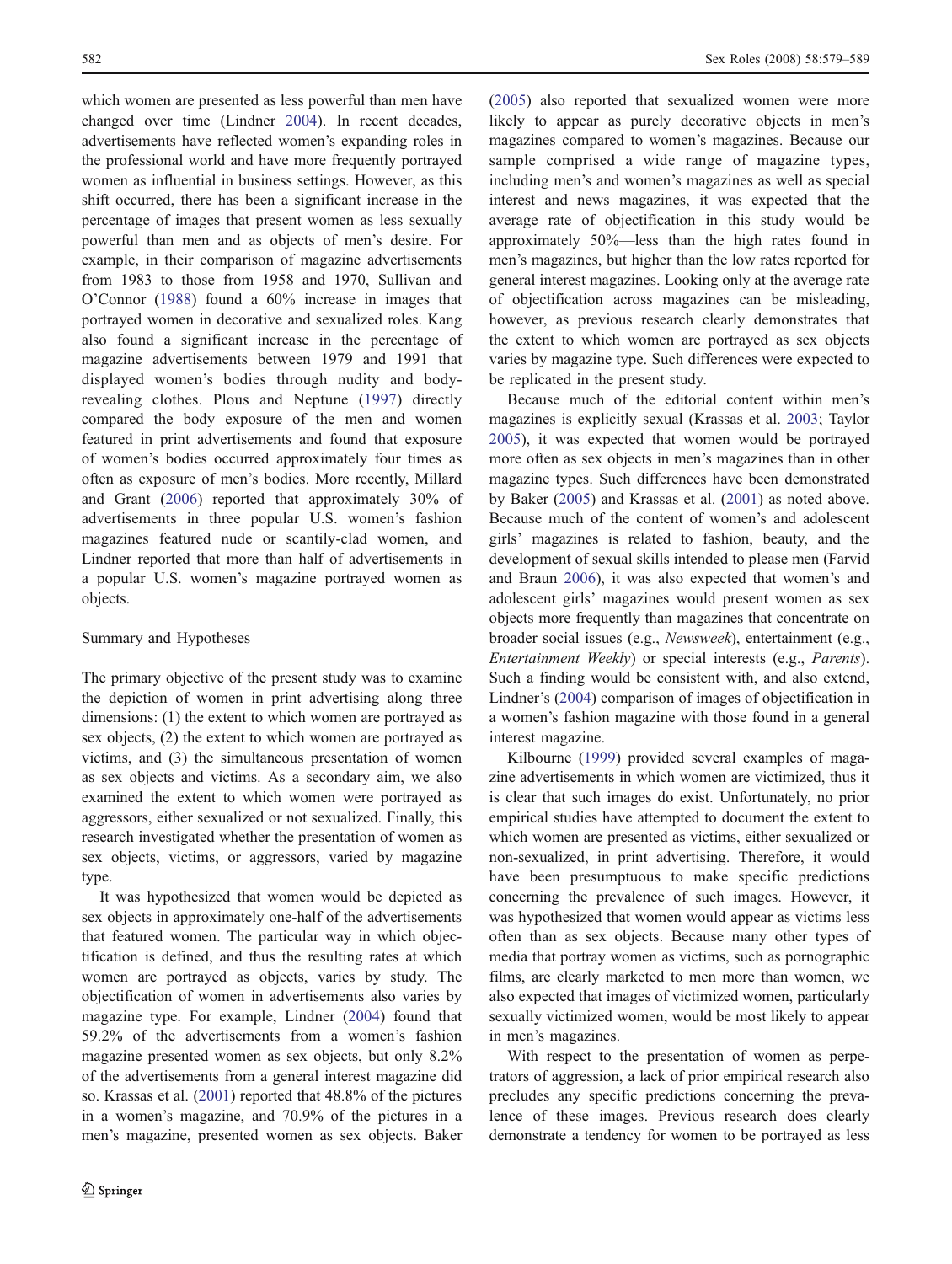powerful than men (Goffman 1979; Kang 1997; Lindner 2004; Umiker-Sebeok 1996). Therefore, it was predicted that although women might occasionally be presented as aggressors, they would more frequently be presented as victims, rather than perpetrators, of aggression. It was not clear whether the depiction of women as aggressors would vary by magazine type.

# Method

Advertisements from 58 magazines were examined for the study. These included men's, women's, news and business, entertainment, teen, and special interest magazines. Magazines were selected on the basis of their circulation rates and gross revenue. Twenty of the periodicals chosen had been rated by the International Federation of the Periodical Press  $(2001/2002a, b, c)$  as among the top 10 men's, women's, or general interest magazines by circulation worldwide. Forty of the periodicals used had been listed by the Ad Age Group (2001) as among the top 100 magazines by gross revenue.

Among the top 100 magazines by gross revenue was only one magazine targeted toward an African American audience and only three directed at adolescent girls. In order to ensure that the sample of magazines selected for this study targeted a diverse readership, additional magazines aimed at each of these demographic groups were selected, despite the fact that they were neither among the top periodicals by gross revenue nor circulation. These magazines were selected on the basis of their availability. All of the magazines used were summer 2002 issues, with the exception of Teen Vogue. The spring 2002 issue of this periodical was used because it was the latest available at the time of the study.

The women's magazines that were used included Cosmopolitan, Elle, Essence, Glamour, Good Housekeeping, Harper's Bazaar, Honey, InStyle, Ladies' Home Journal, Marie Claire, Redbook, Self, Vogue, and Woman's Day. Men's magazines included Black Men, Details, ESPN, Esquire, GQ, Maxim, Men's Fitness, Men's Health, Men's Journal, Playboy, Penthouse, Sports Illustrated, Stuff, and Vanity Fair. News and business magazines included Black Enterprise, Forbes, Fortune, Newsweek, Time, and US News and World Report. Entertainment magazines included Ebony, Entertainment Weekly, National Enquirer, People Weekly, Rolling Stone, The Source, Star, TV Guide, Us Weekly, and XXL. Special interest magazines included Martha Stewart Living, National Geographic, Parents, Reader's Digest, and Smithsonian. Adolescent girls' magazines included Cosmo Girl, Elle Girl, Girl's Life, J-14, Seventeen, Teen People, Teen Vogue, Twist, and YM.

A total of 4,136 full-page advertisements were examined. Full-page advertisements were defined as pages in which one, and only one, single advertisement dominated at least one entire page, and in which there was minimal or no magazine content. Therefore, classified advertisements, fashion spreads that had more than one salient picture on the page, and pages that consisted of a variety of products placed together (e.g., Cosmo's best bathing suits), were not considered full-page advertisements in this study. Pages that advertised more than one product were coded if it was clear that all of the products on the page were promoted by a single company. Promotional pages (e.g., Ford's fight against breast cancer) were coded as well.

Of these advertisements, 1,988 featured women and were coded by the first author. All images of women and women's body parts in these advertisements, whether or not they were pictures of real human beings, were coded. The few advertisements that contained female cartoon characters were, therefore, included. The only exceptions, in which full-page advertisements featuring images of women were not coded, were those in which women appeared on the covers of books, movies, or boxes of a product that took up a miniscule portion of the page. This was done so that pictures of women that were not salient would not skew the results of the study. Advertisements were coded, using a schema developed by the first author, as to whether or not they presented women as sex objects, as victims, and/or as aggressors.

A woman was defined as a sex object if her sexuality was being used to sell a product. Whether or not a woman or a woman's body parts were coded as "sex object" was determined by facial expression (e.g., a woman's looks suggested sexual desire), posture (e.g., a woman was positioned with her legs spread open), activity (e.g., a woman caressed another person in a sexually suggestive manner), make-up (e.g., a women wore bright red lipstick), camera angle (e.g., the camera angle emphasized a woman's breasts, hips, buttocks, lower abdomen, or inner thighs), and the amount of skin shown. It was not necessary for the woman in the advertisement to meet any particular number of the stated criteria to be defined as a sex object. Instead, it was the overall impression of the coder assisted by the listed criteria that determined whether the woman was coded as a sex object. It was important to allow subjectivity into the ratings because a scantily-clad woman is not always sexualized, and often fully-clothed women are sex objects. Therefore, it was possible that a woman wearing a bikini might not be coded as a sex object, whereas a fully-dressed woman with a sexually suggestive posture might be defined as a sex object. Previous content analyses have similarly used subjective criteria to determine whether women were portrayed as sex objects. For example, Lindner (2004) defined objectification as being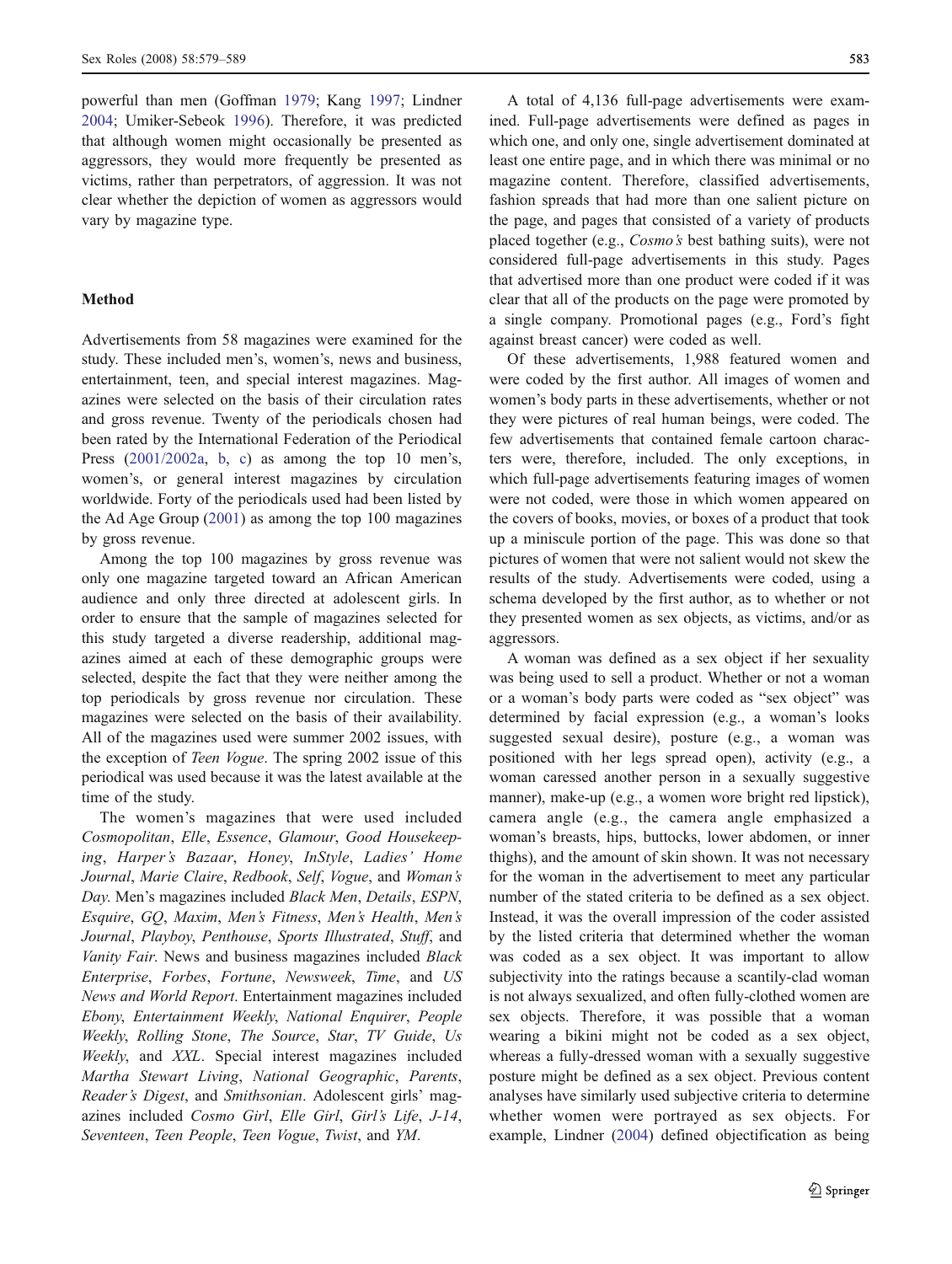"portrayed in such a way as to suggest that being looked at is [a woman's] major purpose or function in the advertisement" (p. 414).

A woman was considered a victim if any of the following criteria were met: (1) A person is involved in an unambiguous act of violence (e.g., shooting a gun, hitting, yelling) against a woman or against a woman's wishes, (2) a man is dominant and overpowering a woman in a sexual act, or is watching a woman in a sexually aggressive manner, (3) a woman appears lifeless, zombilike, or unconscious (with the exception of a woman who appears to be peacefully sleeping in an appropriate place), (4) a woman is lied to, tricked, or watched without her awareness in an inappropriate setting, (5) a woman is in bondage (e.g., wearing a leash, tied to a bed) or is wearing heavy makeup that makes her appear injured or sick, or (6) a woman is distressed. Women were considered distressed if they were visibly afraid, angry, depressed, disgusted, or vulnerable. Vulnerability was determined by facial expression, body position, relation to other characters in the advertisement, and setting. Any of the above was sufficient for coding a woman as victimized. The perpetrator of the violent act did not necessarily need to be visible in the advertisement.

A woman was considered an aggressor if she was committing an act of violence or appeared ready to commit an act of violence (e.g., was holding a gun), was dominant over a man in a sexual act, or was watching a man in a sexually aggressive manner.

A subset of ten magazines was randomly selected, with the constraint that at least one magazine from each category be represented, for coding by a second independent rater unfamiliar with the hypotheses of the study. All advertisements featuring women  $(N=270)$  from these ten magazines were coded by the second rater with respect to whether or not women were presented as sex objects, as victims, and/ or as aggressors using the criteria described above. Interrater reliability was 92.22%.

#### Results

The percentage of full-page advertisements that featured women in which women were presented as sex objects, victims, or aggressors was computed for each magazine. The percentage of advertisements within each magazine that presented women simultaneously as sex objects and victims, or simultaneously as sex objects and aggressors, was computed as well. In addition, the percentage of advertising pages that portrayed women as victims who were *not* sex objects, or as aggressors who were *not* sex objects, was computed. Table 1 summarizes the mean percentage for each of these seven judgments for all magazines in a given category. Independent samples ANOVAs, with follow-up Tukey tests if warranted, were used to assess differences between magazine types. In most cases, the distribution of values was non-normal and the variances between magazine types unequal. To correct for this, square root transformations were performed prior to analyzing differences between magazine types. The descriptions that follow identify those instances in which transformed values were analyzed.

## Women as Sex Objects

It was predicted that approximately one-half of the advertisements featuring women would present them as sex objects. It was also expected that the average rate of sexual objectification would vary greatly by magazine type, with men's magazines having the highest rates and special interest, entertainment, and news and business magazines having the lowest rates of objectification. Consistent with our prediction, on average, across magazine categories, 51.80% of advertisements that featured women portrayed them as sex objects (see Table 1). Also, as predicted, differences between magazine categories were observed, F  $(5,52)=22.64$ ,  $p<0.005$ . The percentage of advertisements that portrayed women as sex objects was significantly

| Magazine Categories | Sex Objects | Victims            |            |                | Aggressors |            |                |
|---------------------|-------------|--------------------|------------|----------------|------------|------------|----------------|
|                     |             | Total <sup>a</sup> | Sexualized | Non-sexualized | Total      | Sexualized | Non-sexualized |
| Men's               | 75.98       | 15.36              | 12.95      | 2.72           | 6.95       | 6.23       | 0.71           |
| Women's             | 55.71       | 12.62              | 8.96       | 3.76           | 0.71       | 0.51       | 0.20           |
| Adolescent Girls    | 64.15       | 8.84               | 6.43       | 3.83           | 3.01       | 0.18       | 2.83           |
| Entertainment       | 44.43       | 6.83               | 2.88       | 3.95           | 5.32       | 4.46       | 0.86           |
| News and Business   | 8.09        | 0.64               | 0.64       | 0.00           | 0.00       | 0.00       | 0.00           |
| Special Interest    | 18.16       | 1.66               | 0.61       | 1.66           | 0.00       | 0.00       | 0.00           |
| Mean                | 51.80       | 9.51               | 6.90       | 2.98           | 3.23       | 2.43       | 0.81           |

Table 1 Mean percentage of coded advertisements within magazine category presenting women as sex objects, victims, and aggressors.

<sup>a</sup>Because some advertisements presented both sexualized and non-sexualized women as victims, the total victim percentage does not necessarily reflect the sum of the percentage of sexualized victims and non-sexualized victims.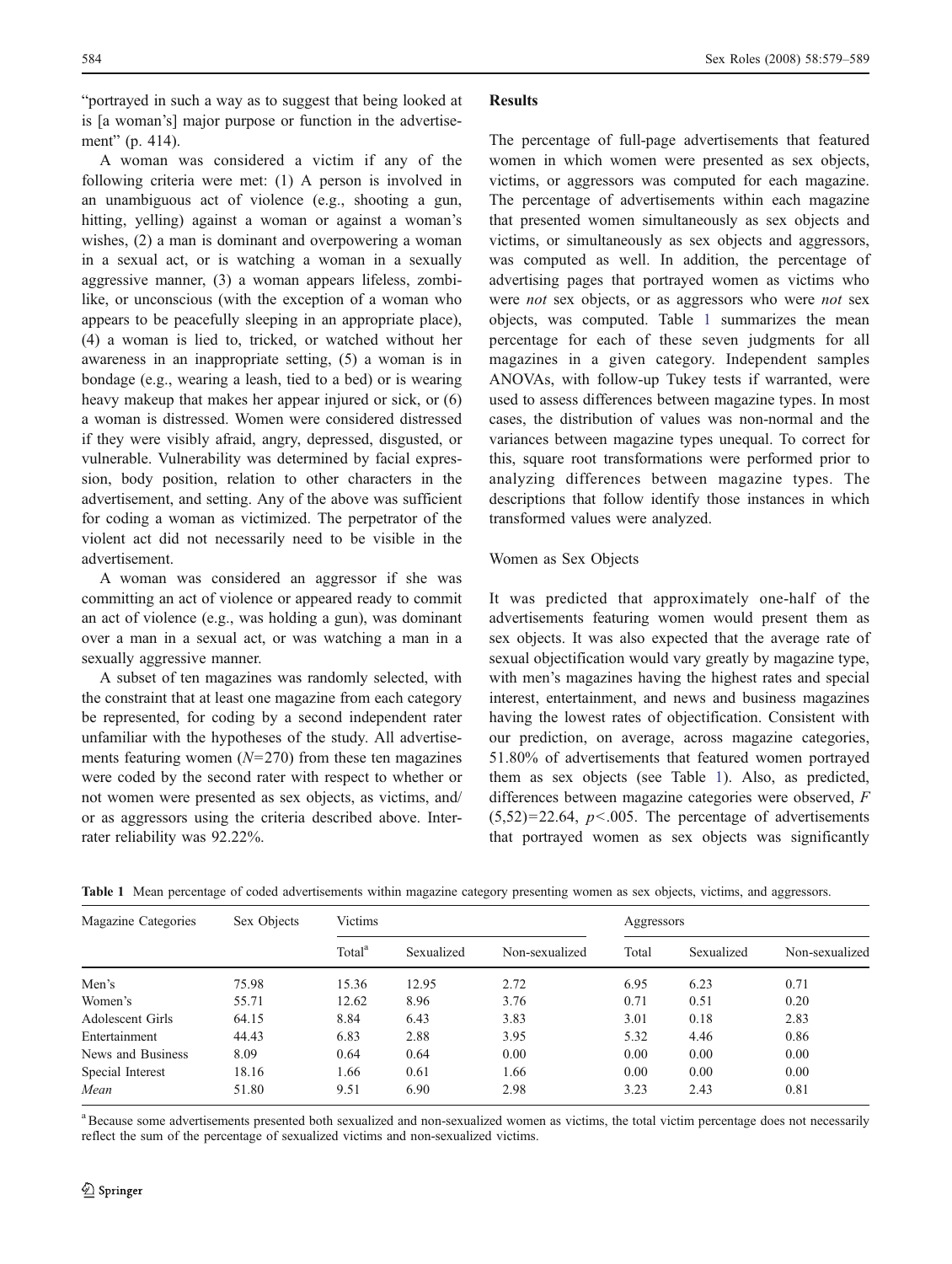higher in men's magazines than in any of the other magazine categories, p's<.05, except adolescent girls' magazines. On average, only 32.36% of advertisements in men's magazines included images of women. However, when women did appear in advertisements in men's magazines, they were portrayed as sex objects 75.98% of the time. In addition, the percentage of advertisements that presented women as sex objects was significantly lower in news and business and in special interest magazines, than in any of the other categories,  $p's < .005$ , though these two categories did not differ from one another. Contrary to predictions, the percentage of advertisements that presented women as sex objects in entertainment magazines was not reliably different than the percentage of such advertisements in women's or adolescent girls' magazines.

The majority of advertisements featuring women in adolescent girls' magazines and women's magazines presented women as sex objects. Initially, all women's magazines were grouped together. However, an examination of the means within this category revealed a distinct pattern. In women's fashion magazines (i.e., Cosmopolitan, Elle, Essence, Glamour, Harper's Bazaar, Honey, InStyle, Marie Claire, Self, and Vogue), 63.39% of advertisements portrayed women as sex objects. However, in women's non-fashion magazines (i.e., Good Housekeeping, Ladies' Home Journal, Redbook, and Woman's Day), only 36.53% of advertisements portrayed women as sex objects, a statistically reliable difference,  $t(12)=4.39$ ,  $p<.002$ .

## Women as Victims

It was predicted that women would be depicted as victims less frequently than as sex objects and that the depiction of women as victims would vary by magazine type, with men's magazines containing the greatest percentage of such images. As can be seen in Table 1, the percentage of advertisements depicting women as victims ranged from under 1% to just over 15%. Across magazine categories, an average of 9.51% of advertisements that featured women portrayed them as victims, far less than the 51.80% of advertisements that portrayed women as sex objects,  $t(57)=14.57$ ,  $p<.001$ . Analysis of the transformed scores revealed differences between magazine categories,  $F(5,52)=4.99$ ,  $p<0.002$ . Women were more likely to appear as victims in men's magazines than in news and business or special interest magazines, p's<.05. Men's, women's, and adolescent girls' magazines did not significantly differ in the percentage of advertisements depicting women as victims. A separate examination of women's fashion magazines revealed that 16.57% of advertisements in this subset presented women as victims, compared to 2.74% in women's non-fashion magazines,  $t(12)=2.30, p<.05.$ 

The percentage of advertisements in which sexualized and non-sexualized women were presented as victims were examined separately. Approximately 73% of the time, women portrayed as victims were also portrayed as sex objects. As shown in the table, an average of 6.90% of advertisements that featured women portrayed them simultaneously as sex objects and victims in accordance with our definitions. Analysis of the transformed values revealed differences between magazine types,  $F(5,52)=4.77$ ,  $p$ <.002. Men's magazines contained a higher percentage of images of sexualized women as victims than did news and business, entertainment, or special interest magazines, p's<.05. Men's, women's, and adolescent girls' magazines were not reliably different in the percentage of advertisements that presented sexualized women as victims. In women's magazines, 12.54% of advertisements in fashion magazines, but none of those in non-fashion magazines, met the stated criteria for portraying sexualized women as victims.

The simultaneous presentation of women as sexualized and distressed reinforces the association between women's sexuality and the experience of physical and emotional pain. Therefore, such images may function to normalize violence against women. However, presenting a woman as distressed is qualitatively different from presenting her as lifeless, in bondage, or as a target of violence, manipulation, or sexual aggression. Because of this, additional descriptive analyses examined the percentage of coded advertisements that simultaneously sexualize women and present them in accordance with a more restrictive definition of victim that excludes "distressed."

Even with this narrower criterion to define victimization, advertisements that portrayed women simultaneously as sex objects and victims were still observed. In men's magazines, 8.78% of advertisements that featured women portrayed them as both sex objects and as victims in accordance with the stricter definition. In women's  $(M=$ 2.78%), adolescent girls'  $(M=1.91\%)$ , and entertainment magazines  $(M=2.45\%)$  such images exist, but at relatively low frequencies. In women's fashion magazines, 3.89% of advertisements portrayed women as both sex objects and victims according to the stricter criteria. In news and business, special interest, and women's non-fashion magazines, there were no images of women (sexualized or not) that met the narrower definition of victim.

Overall, on average, only 2.98% of advertisements that featured women portrayed them as victims who were not sex objects. As can be seen in Table 1, the percentage of advertisements depicting non-sexualized women as victims ranged from zero to just under 4%. Analysis of the transformed scores, excluding the magazine category with a mean of zero, yielded no significant differences between magazine types,  $F<1$ . Again, because the depiction of a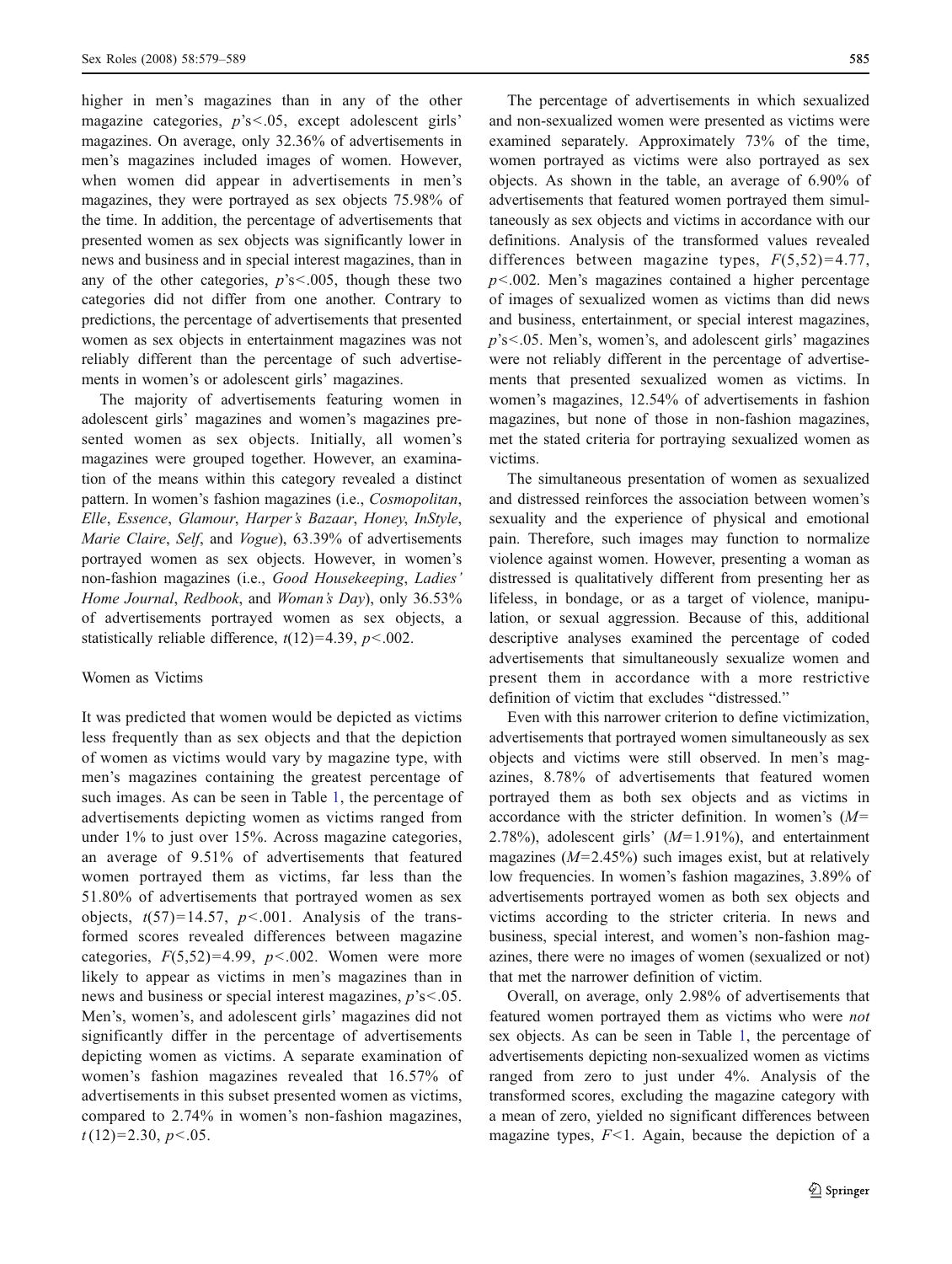woman as distressed is qualitatively different from the other criteria we used to define victimization, additional descriptive analyses examined how frequently non-sexualized women were presented as victims in accordance with the stricter definition. Overall, across magazine categories, less than 1% of advertisements that featured women portrayed non-sexualized women as victims in accordance with the narrower criteria. Men's  $(M=1.85\%)$  and entertainment  $(M=1.55\%)$  magazines were the only categories in which women were presented as victims in accordance with the stricter criteria, but not as sex objects, in more than 1% of advertisements.

# Women as Aggressors

It was predicted that women would be depicted as perpetrators of aggression less frequently than as victims. On average, across magazine categories, 3.23% of advertisements that featured women portrayed them as aggressors (see Table 1), a significantly lower rate than that found for the portrayal of women as victims,  $t(57)=4.54$ ,  $p<.001$ . Because women were never presented as aggressors in news and business or special interest magazines, these two magazine categories were excluded from analyses examining differences by magazine type. Analysis of the transformed scores revealed differences between magazine categories,  $F(3,43)=4.71$ ,  $p<.007$ . Women's magazines contained significantly fewer advertisements depicting women as aggressors than did men's magazines,  $p < .005$ , and somewhat fewer of these images than did entertainment magazines,  $p<0.09$ .

When women were presented as aggressors, 75% of the time they were also portrayed as sex objects. Overall, 2.43% of advertisements across all magazine categories met the criteria for presenting women simultaneously as sex objects and aggressors. Analysis of the transformed scores revealed differences by magazine type,  $F(3,43)=6.36$ ,  $p$ <.002. Men's magazines were more likely to portray sexualized women as aggressors than women's and adolescent girls' magazines, p's<.007. Non-sexualized women were almost never presented as aggressors. Overall, less than 1% of coded advertisements portrayed women as aggressors who were not sex objects. In adolescent girls' magazines, 2.83% of coded advertisements featured nonsexualized women who were aggressors. None of the other magazine categories depicted non-sexualized women as aggressors in more than 1% of coded advertisements.

# Discussion

The purpose of this study was to document the extent to which women are presented as sex objects and as victims in

magazine advertisements. Four of the periodicals originally characterized as women's magazines (i.e., Good Housekeeping, Ladies' Home Journal, Redbook, and Woman's Day) differed qualitatively from the other 10, which were termed "women's fashion magazines." Magazines from these two subcategories often differed in the ways they portrayed women.

In accordance with our hypothesis, we found that, on average, across magazine categories, one in two advertisements that featured women portrayed them as sex objects. This is consistent with Sullivan and O'Connor's (1988) finding that 47% of women in their sample of magazine advertisements were depicted in "purely decorative roles." The percentage of advertisements in the current sample of general interest magazines that portrayed women as sex objects (8.09%) was nearly identical to the percentage of advertisements that Lindner (2004) reported objectified women in Time magazine (8.2%). Also, the percentage of advertisements in the current sample of fashion magazines that presented women as sex objects (63.39%) was only slightly higher than the percentage of advertisements that Linder reported objectified women in Vogue magazine (59.2%).

Women were most likely to be depicted as sex objects in men's, women's fashion, and adolescent girls' magazines. Three of four advertisements that featured women in men's magazines portrayed women as sex objects. Approximately two of three advertisements that featured women in women's fashion magazines and adolescent girls' magazines presented women as sex objects.

Consistent with predictions, the victimization of women in advertisements was not as prevalent as women's sexual objectification. Nevertheless, the percentage of advertisements that presented women as victims was disconcerting. Overall, 9.51% of advertisements that featured women portrayed them as victims. However, this number is somewhat misleading; images of female victimization were virtually absent from news and business magazines, whereas they comprised a substantial percentage of coded advertisements in men's, women's, and adolescent girls' magazines. In men's magazines and women's fashion magazines, women were presented as victims in just over 15% of coded advertisements.

The findings of the current study support Kilbourne's (1999) claim that pornographic imagery (i.e., imagery that combines women's sexuality and victimization) appears in mainstream advertisements. More than 70 percent of the time women were portrayed as victims, they were simultaneously portrayed as sex objects. In men's magazines and women's fashion magazines, women were presented as both sex objects and victims in roughly 13% of advertisements that featured women.

As described in the results section, the prevalence of images of female victimization was also examined after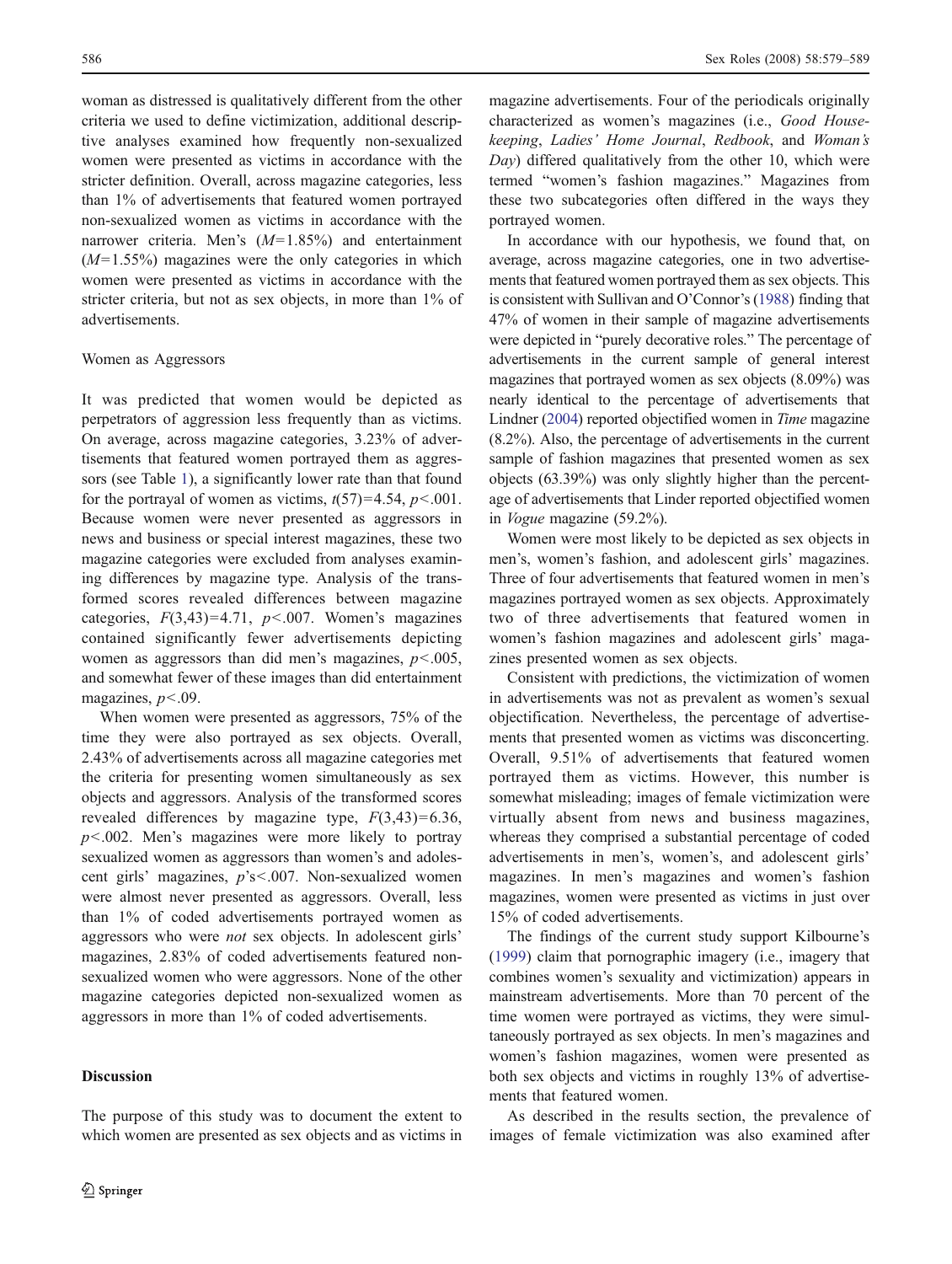narrowing the victim criteria by eliminating the subcategory "woman as distressed." There were images in men's, women's, adolescent girls', and entertainment magazines that portrayed women as victims in accordance with this stricter criteria. In fact, 9% of advertisements that featured women in men's magazines portrayed women simultaneously as sex objects and as targets of violence, manipulation, or sexual aggression, as lifeless, or in bondage. On the basis of this data, it seems that women's submission is eroticized in a subset of advertisements that present women as sex objects.

To determine if women are ever portrayed as perpetrators, as opposed to victims, of violence, the extent to which women were presented as aggressors was assessed. Consistent with expectations, women were three times more likely to be portrayed as victims than as aggressors. Women were portrayed as aggressors primarily in a subset of advertisements that presented them as sex objects. Women presented as aggressors were sexualized 75% of the time. Men's magazines depicted women as aggressors (who were almost always sexualized) in approximately 7% of coded advertisements. However, even in men's magazines, women were twice as likely to be presented as victims than as aggressors.

Backlash against women's increasing power in society may serve as one explanation for the pervasiveness of sexually objectifying imagery and the existence of sexually violent imagery in advertisements. Feminist writers Faludi (1991) and Wolf (1991) have argued that there is a considerable amount of hostility toward women in American culture and that the fundamental cause of this hostility is that women have elevated their position within society's power hierarchy. For example, during the past four decades, women have achieved dramatic educational and economic gains. According to Herman and Castro (1998), the percentage of bachelor's and professional degrees awarded to women in 1970 were 43.1 and 5.3%, respectively. By 1990, 55.4% of bachelor's degrees and 38.1% of professional degrees were earned by women. Between 1973 and 1990, the wage gap between men and women's earnings narrowed from 56.6 to 72%.

Increasing prospects of equality for women have been met with oppositional reactions intended to maintain men's dominance (Faludi 1991; Wolf 1991). Empirical research supports the contention that increasing equality for women has been countered by hostility and resistance. For example, Dall'Ara and Maass (1999) found that men were significantly more willing to sexually harass women believed to have egalitarian gender role beliefs than women believed to have traditional gender role beliefs. The authors concluded that women with egalitarian gender role beliefs may be at greater risk for sexual harassment than women with traditional gender role beliefs "because

they are considered a threat to the males' dominant position" (p. 700).

The pervasiveness of media images of highly sexualized women, but not men, is hypothesized to maintain men's dominance by designating women's bodies as property that can be evaluated, ogled, and touched at the whim of men's desire (Kilbourne 1999). In a cultural climate defined by increasing possibilities, in which women have earned advanced degrees and have infiltrated careers traditionally dominated by men, society has demanded that women become servants to popular images of beauty and sexuality. The sexual objectification of women has become ubiquitous in media images because, during a time in which "many women have guilt feelings and uncertainties about their entry into public life, and many men have fears about women's empowerment, those images or articles that show women being put, or putting themselves, back under control are most likely to get a strong audience reaction" (Wolf 1991, p. 4). The extent of sexually objectifying imagery found in the current study, therefore, may function to compensate for images of women's increased independence.

#### Implications, Future Directions, and Limitations

The fact that it is women who are sexualized in magazines geared toward both men and women indicates that women's bodies are constantly on display to be judged. When women are portrayed as sex objects in two of three images, the message to both men and women is clear: A woman's value lies largely in terms of her appearance and sexuality. In addition, women are things to be looked at, rather than actors with their own sexual desire. Viewing women primarily as objects, useful only for the gratification of men, may in turn make sexual violence against women appear justifiable (Kilbourne 1999).

Research has consistently shown that exposure to both violent and nonviolent pornography results in attitudes supportive of sexual aggression among men (Malamuth et al. 2000). In addition, viewing images of sexually objectified women has been shown to increase men's acceptance of rape myths, interpersonal violence, and gender role stereotyping (Lanis and Covell 1995; MacKay and Covell 1997). Finally, the American Psychological Association Task Force on the Sexualization of Girls (2007) recently reported numerous negative consequences of presenting young women and girls as sex objects in media images. For example, sexualization is associated with the development of eating disorders, low self-esteem, depression, and negative feelings regarding sexuality.

The fusion of women's sexuality and victimization within print advertisements also suggests that men and women may be socialized to associate sex with violence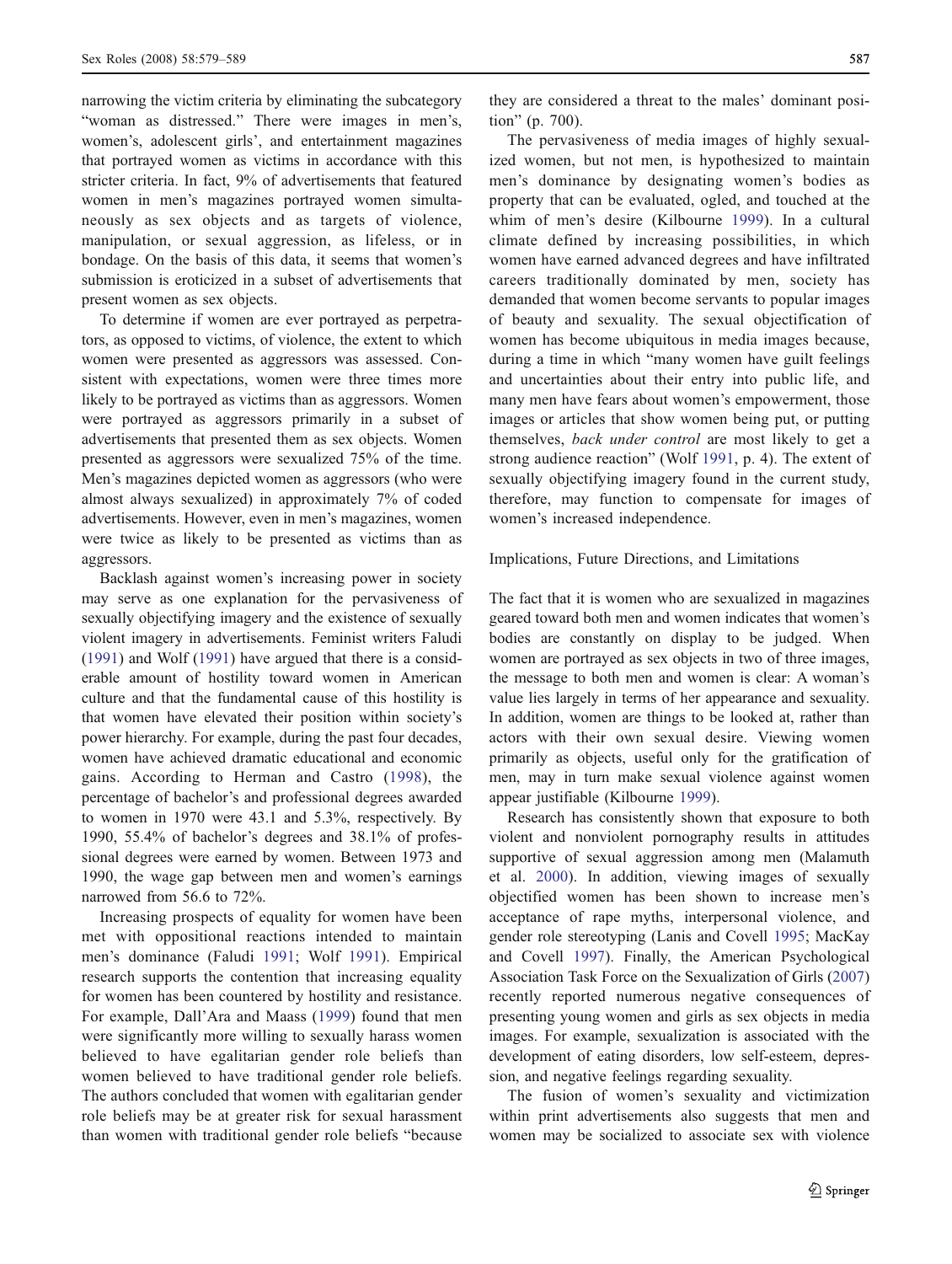against women. If men and women do link sexuality with women's distress, sexual violence seems both normal and justifiable. Considering that women are portrayed as sexualized victims in a substantial portion of advertisements, future research should examine the social effects of such images.

There were several limitations of this study that future research may address. The sample of magazines did not include magazines targeted specifically toward adolescent boys. Future research may clarify what magazines and other media are most popular among adolescent boys and how the presentation of women in these media affects boys' sexual attitudes and behaviors. Thus far, research has shown that exposure to lad magazines, a popular genre of lifestyle magazines targeted toward young men (e.g., Maxim), correlates with permissive sexual attitudes, expectations of sexual variety, and aggressive sexual schemas (Taylor 2006).

In addition, images of men were not examined. The presentation of masculine ideals in advertisements may impact the ways in which men interact with women as well as men's self-esteem. For example, evidence shows that exposure to unrealistic images of male models increases body dissatisfaction among men and may lead to drug abuse and eating disorders (Baird and Grieve 2006). Reading men's magazines may also exacerbate unrealistic beauty standards for women (Hatoum and Belle 2004).

Future research may also examine the presentation of women and men of different races. Baker (2005) found that white women are objectified more often in magazine advertisements than black women and that magazines targeted toward white audiences are more likely to portray women as submissive than magazines targeted toward black women; however, more research on this topic is needed.

Finally, it is important to distinguish sexualization from healthy sexuality (American Psychological Association Task Force on the Sexualization of Girls 2007). In the current study, no attempt was made to identify positive models of sexuality. Future research might improve upon this study by differentiating between healthy and unhealthy models of sexuality in media images.

The current study provides an indication of the extent to which women are portrayed as victims in magazine advertisements at a single point in time. Future research should examine whether images of women's victimization in advertisements are more prevalent now than they were in past decades. Considering that violence in pornography has increased during recent years (Wolf 1991), it seems logical that sexual violence in other media forms may have risen as well. A documented rise in sexually violent imagery would provide support for the argument that images of women's submission have coincided with women's increasing power in society.

Finally, the current study was limited to magazine advertisements. Television commercials, billboards, and advertisements on the internet surely influence sexual attitudes. The impact of imagery in these advertisements demands further study.

Despite the limitations of the current study, it is evident that women are frequently portrayed as sex objects and sometimes portrayed as victims in media images. Considering the potential negative impact of such imagery, heightened awareness of media stereotypes of women is imperative (American Psychological Association Task Force on the Sexualization of Girls 2007). Research in the field of eating disorders has shown that media literacy is effective in counteracting the effects of media imagery by decreasing the body dissatisfaction and the internalization of unrealistic ideals that often accompany eating disorders (e.g., Coughlin and Kalodner 2006; Watson and Vaughn 2006; Wilksch et al. 2006). Future research should explore the potential effectiveness of media literacy education to reduce the negative effects of unhealthy and unrealistic sexual, and sexually violent, images of women in the media.

Acknowledgement This research was funded by a Christian A. Johnson Fellowship awarded to the first author from Wesleyan University. In addition, the authors would like to thank Sharron Riley for her assistance in coding advertisements.

#### References

- Ad Age Group. (2001). Top 300 magazines by gross revenue. Retrieved May 29, 2002, from [http://www.adage.com/page.](http://www.adage.com/page.cms?pageld=522) [cms?pageld=522](http://www.adage.com/page.cms?pageld=522).
- American Psychological Association, Task Force on the Sexualization of Girls. (2007). Report of the APA Task Force on the Sexualization of Girls: Executive Summary. Washington, DC: American Psychological Association. Retrieved from [http://www.](http://www.apa.org/pi/wpo/sexualization.html) [apa.org/pi/wpo/sexualization.html.](http://www.apa.org/pi/wpo/sexualization.html)
- Baird, A. L., & Grieve, F. G. (2006). Exposure to male models in advertisements leads to a decrease in men's body satisfaction. North American Journal of Psychology, 8, 115–121.
- Baker, C. N. (2005). Images of women's sexuality in advertisements: A content analysis of Black- and White-oriented women's and men's magazines. Sex Roles, 52, 13–27.
- Bretl, D. J., & Cantor, J. (1988). The portrayal of men and women in U.S. television commercials: A recent content analysis and trends over 15 years. Sex Roles, 18, 595–609.
- Burt, M. R. (1980). Cultural myths and supports for rape. Journal of Personality and Social Psychology, 38, 217–230.
- Cordes, R. (1993). Rape not treated as a serious crime, Senate report says. Trial, 29, 86.
- Coughlin, J. W., & Kalodner, C. (2006). Media literacy as a prevention intervention for college women at low- or high-risk for eating disorders. Body Image, 3, 35–43.
- Dall'Ara, E., & Maass, A. (1999). Studying sexual harassment in the laboratory: Are egalitarian women at higher risk? Sex Roles, 41, 681–704.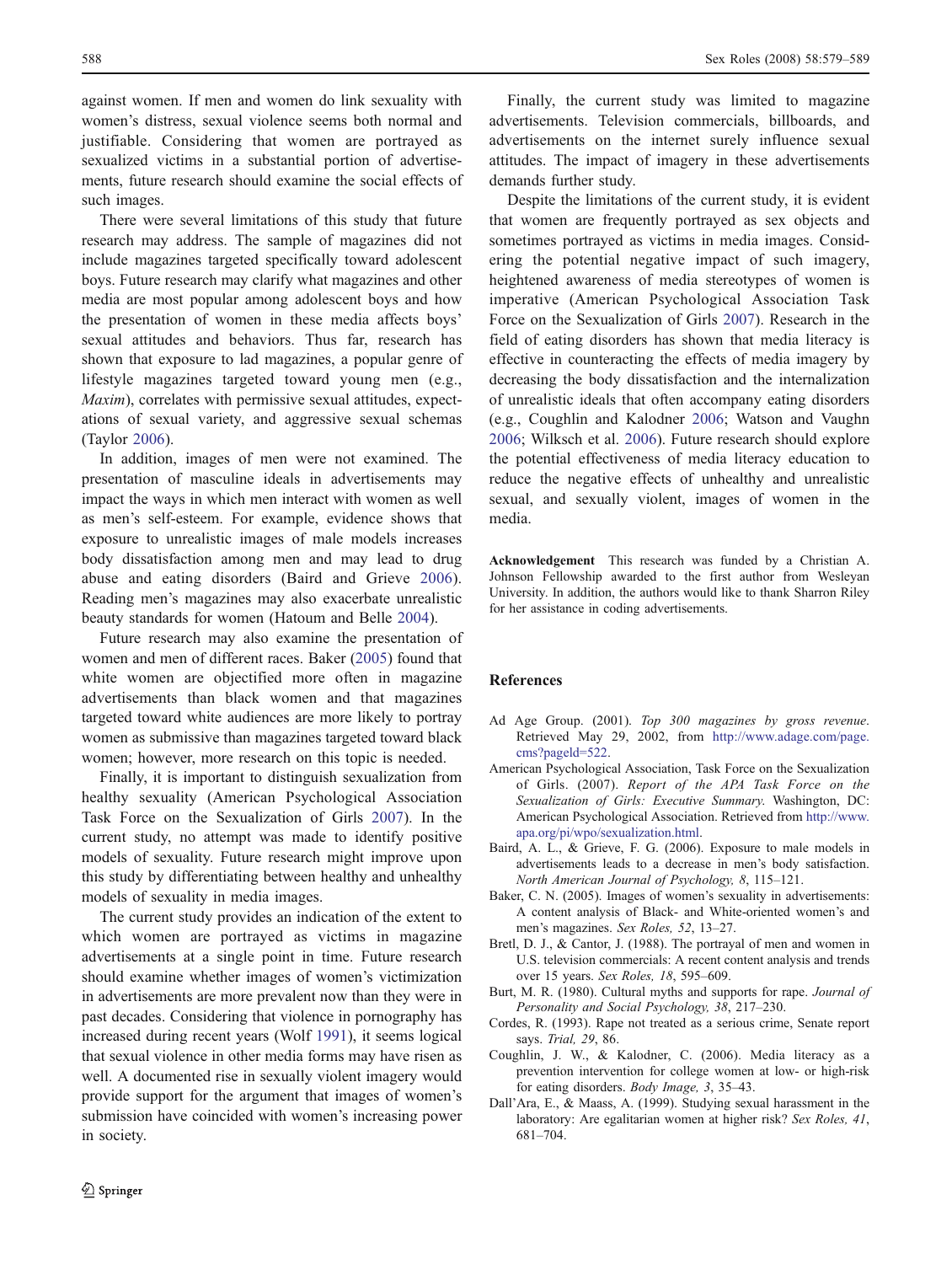- Faludi, S. (1991). Backlash: The undeclared war against American women. New York: Anchor Books.
- Farvid, P., & Braun, V. (2006). 'Most of us guys are raring to go anytime, anyplace, anywhere': Male and female sexuality in Cleo and Cosmo. Sex Roles, 55, 295–310.
- Fisher, B. S., Cullen, F. T., & Turner, M. G. (2000, December). The sexual victimization of college women. U.S. Department of Justice. Retrieved from [http://www.ojp.usdoj.gov/nij/pubs-sum/](http://www.ojp.usdoj.gov/nij/pubs-sum/182369.htm) [182369.htm.](http://www.ojp.usdoj.gov/nij/pubs-sum/182369.htm)
- Goffman, E. (1974). Frame analysis: An essay on the organization of experience. Cambridge, MA: Harvard University Press.
- Goffman, E. (1979). Gender advertisements. New York: Harper and Row.
- Hatoum, I. J., & Belle, D. (2004). Mags and abs: Media consumption and bodily concerns in men. Sex Roles, 51, 397–407.
- Herman, A. M., & Castro, I. L. (1998, June 10). Equal pay: A thirtyfive year perspective. U.S Department of Labor. Retrieved March, 2003 from [http://familyleavesurvey.homestead.com/files/](http://familyleavesurvey.homestead.com/files/EqualPay35yearperspective.pdf) [EqualPay35yearperspective.pdf](http://familyleavesurvey.homestead.com/files/EqualPay35yearperspective.pdf).
- International Federation of the Periodical Press. (2001/2002a). Top 50 general interest magazines worldwide (by circulation). Retrieved May 29, 2002, from <http://www.fipp.com/Data/top50general.pdf>.
- International Federation of the Periodical Press. (2001/2002b). Top 50 men's magazines worldwide (by circulation). Retrieved May 29, 2002, from <http://www.fipp.com/Data/top50mens.pdf>.
- International Federation of the Periodical Press. (2001/2002c). Top 50 women's magazines worldwide (by circulation). Retrieved May 29, 2002 from [http://www.fipp.com/Data/Top%2050%20Womens.pdf.](http://www.fipp.com/Data/Top%2050%20Womens.pdf)
- Kalof, L. (1999). The effects of gender and music video imagery on sexual attitudes. Journal of Social Psychology, 139, 378–385.
- Kang, M. (1997). The portrayal of women's images in magazine advertisements: Goffman's gender analysis revisited. Sex Roles, 37, 979–996.
- Kilbourne, J. (1999). Can't buy my love: How advertising changes the way we think and feel. New York: Simon and Schuster.
- Krassas, N. R., Blauwkamp, J. M., & Wesselink, P. (2001). Boxing Helena and corseting Eunice: Sexual rhetoric in Cosmopolitan and Playboy magazines. Sex Roles, 44, 751–771.
- Krassas, N. R., Blauwkamp, J. M., & Wesselink, P. (2003). "Master your johnson": Sexual rhetoric in *Maxim* and *Stuff* magazines. Sexuality & Culture: An Interdisciplinary Quarterly, 7, 98–119.
- Lanis, K., & Covell, K. (1995). Images of women in advertisements: Effects on attitudes related to sexual aggression. Sex Roles, 32, 639–649.
- Lindner, K. (2004). Images of women in general interest and fashion magazine advertisements from 1955 to 2002. Sex Roles, 51, 409–421.
- MacKay, N. J., & Covell, K. (1997). The impact of women in advertisements on attitudes toward women. Sex Roles, 36, 573–583.
- Malamuth, N. M. (1981). Rape proclivity among males. Journal of Social Issues, 37, 138–157.
- Malamuth, N. M., Addison, T., & Koss, M. (2000). Pornography and sexual aggression: Are there reliable effects and can we understand them? Annual Review of Sex Research, 11, 26–91.
- Malamuth, N. M., & Check, J. V. P. (1981). The effects of mass media exposure on acceptance of violence against women: A field experiment. Journal of Research in Personality, 15, 436–446.
- Millard, J. E., & Grant, P. R. (2006). The stereotypes of Black and White women in fashion magazine photographs: The pose of the model and the impression she creates. Sex Roles, 54, 659–673.
- National Organization for Women. (2004). The violence against women act: Celebrating 10 years of prevention. Retrieved January 17, 2005 from [http://www.now.org/nnt/fall-2004/vawa.](http://www.now.org/nnt/fall-2004/vawa.html?printable) [html?printable.](http://www.now.org/nnt/fall-2004/vawa.html?printable)
- Ohbuchi, K., Ikeda, T., & Takeuchi, G. (1994). Effects of violent pornography upon viewers' rape myth beliefs: A study of Japanese males. Psychology, Crime, and the Law, 1, 71–81.
- Osland, J. A., Fitch, M., & Willis, E. E. (1996). Likelihood to rape in college males. Sex Roles, 35, 171–183.
- Plous, S., & Neptune, D. (1997). Racial and gender biases in magazine advertising. Psychology of Women Quarterly, 21, 627–644.
- Sullivan, G. L., & O'Connor, P. J. (1988). Women's role portrayals in magazine advertising: 1958–1983. Sex Roles, 18, 181–188.
- Taylor, L. D. (2005). All for him: Articles about sex in American lad magazines. Sex Roles, 52, 153–163.
- Taylor, L. D. (2006). College men, their magazines, and sex. Sex Roles, 55, 693–702.
- Tjaden, P., & Thoennes, N. (1998, November). Prevalence, incidence, and consequences of violence against women: Findings from the National Violence Against Women Survey. U.S Department of Justice. Retrieved June, 2002 from [http://www.ncjrs.org/pdffiles/](http://www.ncjrs.org/pdffiles/172837.pdf) [172837.pdf.](http://www.ncjrs.org/pdffiles/172837.pdf)
- Umiker-Sebeok, J. (1996). Power and construction of gendered spaces. International Review of Sociology, 6, 389–404.
- United Nations Commission on the Status of Women. (1996, January 23). Elimination of stereotyping in the mass media: Report of the Secretary General. (E/CN.6/1996/4). Retrieved December 30, 2002, from [http://www.un.org/documents/ecosoc/cn6/1996/](http://www.un.org/documents/ecosoc/cn6/1996/ecn61996-4.htm) [ecn61996-4.htm](http://www.un.org/documents/ecosoc/cn6/1996/ecn61996-4.htm).
- Watson, R., & Vaughn, L. M. (2006). Limiting the effects of the media on body image: Does the length of a media literacy intervention make a difference? Eating Disorders: The Journal of Treatment & Prevention, 14, 385–400.
- Wilksch, S. M, Tiggemann, M., & Wade, T. D. (2006). Impact of interactive school-based media literacy lessons for reducing internalization of media ideals in young adolescent girls and boys. International Journal of Eating Disorders, 39, 385–393.
- Wolf, N. (1991). The beauty myth: How images of beauty are used against women. New York: Anchor Books.
- World Health Organization. (2000, June). Violence against women. (Fact Sheet No. 239). Retrieved December 30, 2002, from [http://](http://www.who.int/inf-fs/en/fact239.html) [www.who.int/inf-fs/en/fact239.html.](http://www.who.int/inf-fs/en/fact239.html)
- Young Women's Christian Association. (2006, April). Violence Against Women Fact Sheet. Retrieved May 8, 2007, from [http://](http://www.ywca.org/atf/cf/%7B3B450FA5-108B-4D2E-B3D0-C31487243E6A%7D/ViolenceWomen3fs_06.pdf) [www.ywca.org/atf/cf/%7B3B450FA5-108B-4D2E-B3D0-](http://www.ywca.org/atf/cf/%7B3B450FA5-108B-4D2E-B3D0-C31487243E6A%7D/ViolenceWomen3fs_06.pdf) [C31487243E6A%7D/ViolenceWomen3fs\\_06.pdf.](http://www.ywca.org/atf/cf/%7B3B450FA5-108B-4D2E-B3D0-C31487243E6A%7D/ViolenceWomen3fs_06.pdf)